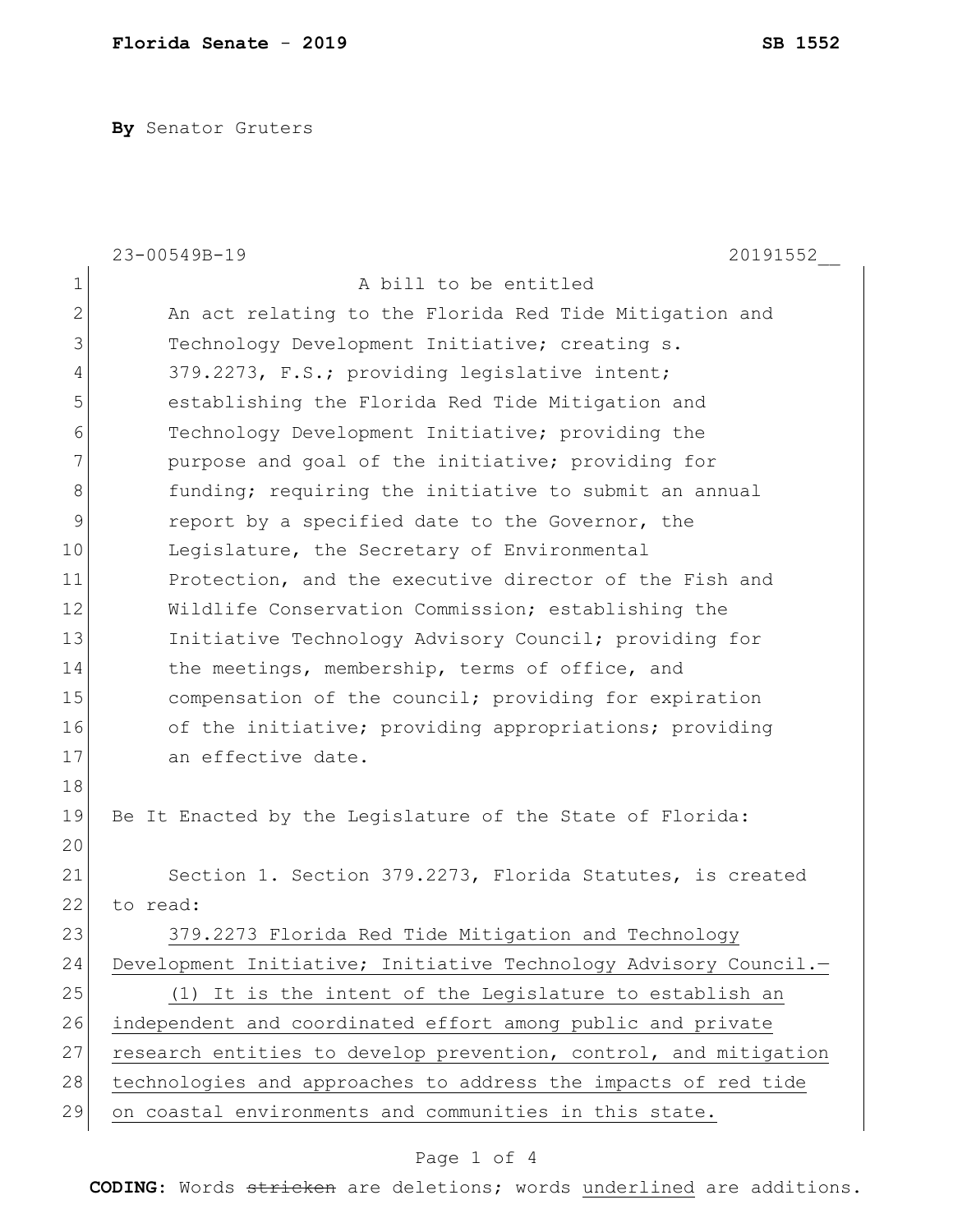|    | 23-00549B-19<br>20191552                                         |
|----|------------------------------------------------------------------|
| 30 | (2) The Florida Red Tide Mitigation and Technology               |
| 31 | Development Initiative is established as a partnership between   |
| 32 | the Fish and Wildlife Research Institute within the commission   |
| 33 | and Mote Marine Laboratory.                                      |
| 34 | (a) The purpose of the initiative is to lead the                 |
| 35 | development of innovative technologies and approaches that are   |
| 36 | critically needed to address the control and mitigation of red   |
| 37 | tide and its impacts by building upon the ongoing cooperative    |
| 38 | red tide research and monitoring program between the Fish and    |
| 39 | Wildlife Research Institute and Mote Marine Laboratory.          |
| 40 | (b) The goal of the initiative is to develop, test, and          |
| 41 | implement innovative, effective, and environmentally sustainable |
| 42 | technologies and approaches for controlling and mitigating the   |
| 43 | impacts of red tide.                                             |
| 44 | (c) Funds specifically appropriated by the Legislature for       |
| 45 | red tide mitigation technology development projects shall be     |
| 46 | awarded by the Fish and Wildlife Research Institute to Mote      |
| 47 | Marine Laboratory to achieve the goals of the initiative.        |
| 48 | 1. Mote Marine Laboratory may, with the concurrence of the       |
| 49 | Fish and Wildlife Research Institute, use a portion of the       |
| 50 | awarded funds to facilitate additional engagement with other     |
| 51 | pertinent marine science and technology development              |
| 52 | organizations in this state and around the world to pursue       |
| 53 | applied research and technology for the control and mitigation   |
| 54 | of the impacts of red tide.                                      |
| 55 | 2. Mote Marine Laboratory may not use more than 5 percent        |
| 56 | of its awarded funds for direct annual initiative administration |
| 57 | coordination costs.                                              |
| 58 | 3. The initiative shall leverage state-appropriated funds        |
|    |                                                                  |

## Page 2 of 4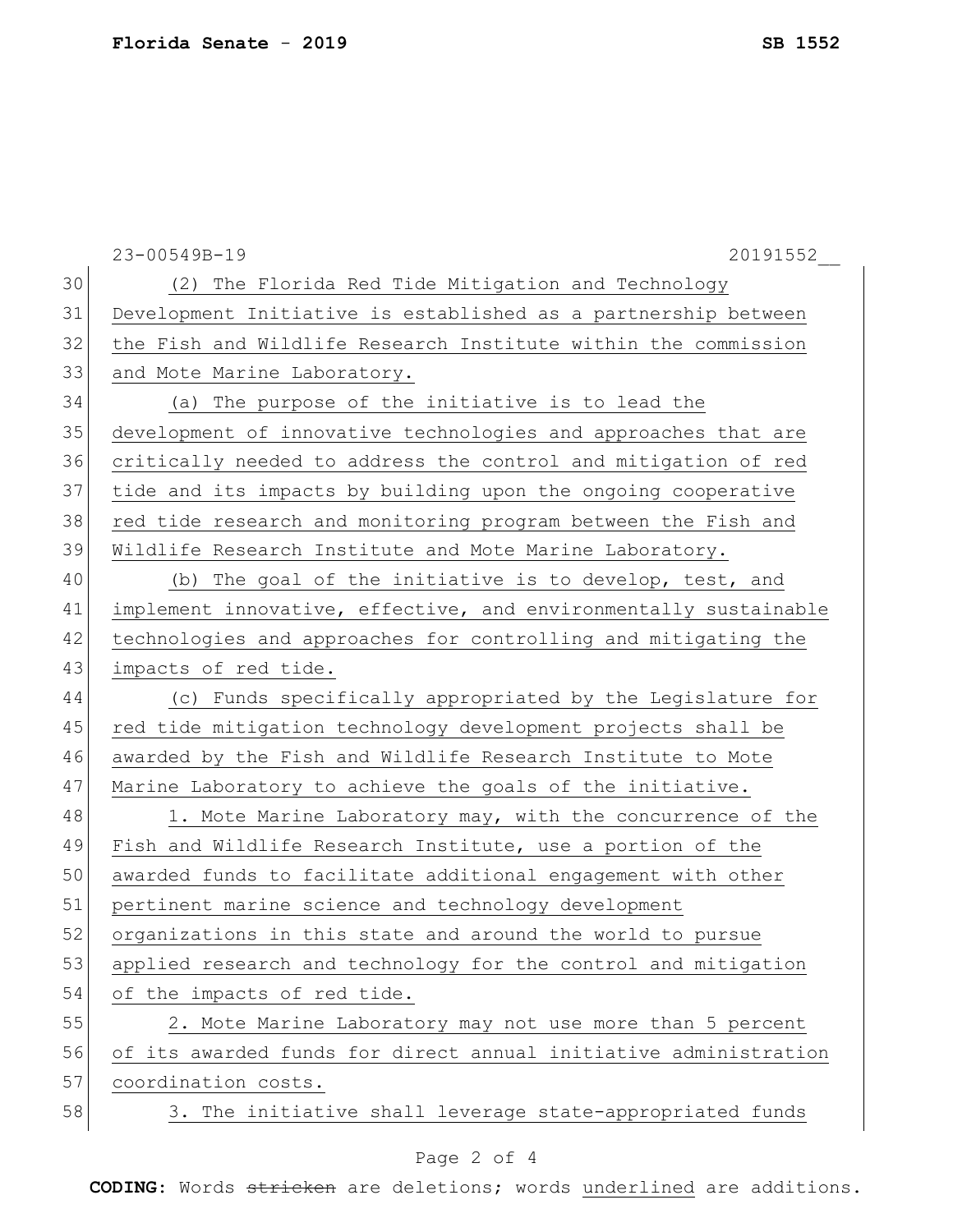|    | 23-00549B-19<br>20191552                                            |
|----|---------------------------------------------------------------------|
| 59 | with additional funds from private and federal sources.             |
| 60 | (d) Beginning January 15, 2021, and each January 15                 |
| 61 | thereafter until its expiration, the initiative shall submit a      |
| 62 | report that contains an overview of its accomplishments to date     |
| 63 | and priorities for subsequent years to the Governor, the            |
| 64 | President of the Senate, the Speaker of the House of                |
| 65 | Representatives, the Secretary of Environmental Protection, and     |
| 66 | the executive director of the Fish and Wildlife Conservation        |
| 67 | Commission.                                                         |
| 68 | (3) There is established within the initiative the                  |
| 69 | Initiative Technology Advisory Council, an advisory council as      |
| 70 | defined in s. $20.03(7)$ , that includes marine science, technology |
| 71 | development, and natural resource management representatives        |
| 72 | from governmental entities, private organizations, and public or    |
| 73 | private research institutions. The council shall meet at least      |
| 74 | twice annually.                                                     |
| 75 | (a) The council shall be chaired by the president and chief         |
| 76 | executive officer of Mote Marine Laboratory and shall consist of    |
| 77 | the following:                                                      |
| 78 | 1. One member from a private commercial enterprise,                 |
| 79 | appointed by the Governor.                                          |
| 80 | 2. One member from a public or private university in this           |
| 81 | state, appointed by the President of the Senate.                    |
| 82 | 3. One member from a nonuniversity public or private marine         |
| 83 | environmental organization, appointed by the Speaker of the         |
| 84 | House of Representatives.                                           |
| 85 | 4. One member from the Department of Environmental                  |
| 86 | Protection who has expertise in red tide, appointed by the          |
| 87 | Secretary of Environmental Protection.                              |

## Page 3 of 4